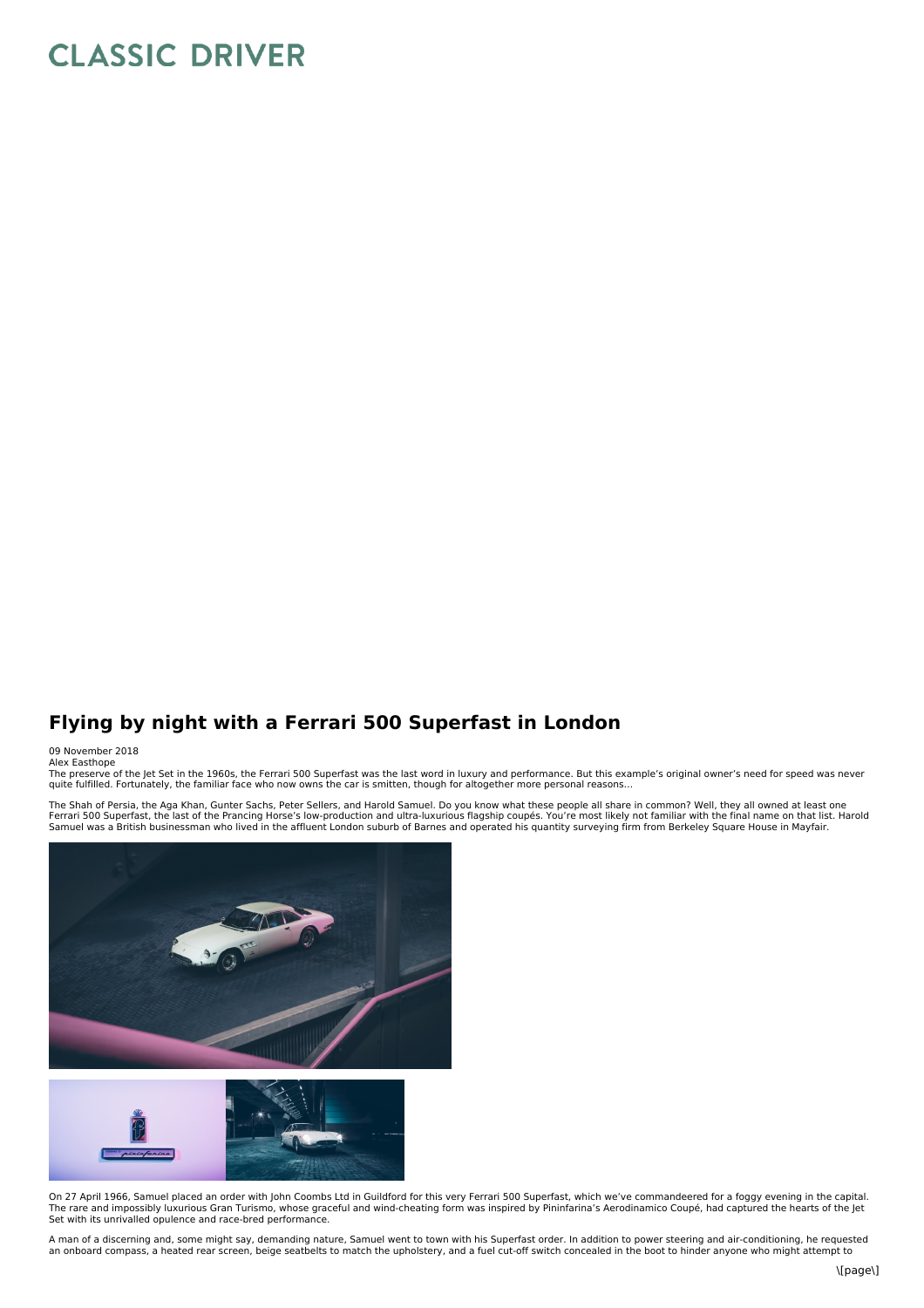steal his new pride and joy. He also stipulated that the car must be possible of reaching 170mph - this was, after all, a Ferrari for devouring miles of continental motorway.





As the deposit was paid and Coombs & Ltd submitted the order via Colonel Ronnie Hoare's Maranello Concessionaires, so the *ingegneri* in Maranello began to build Samuel's Superfast. Chassis #8897 is notable for being the very last of the 37 Superfasts built by Ferrari, and one of just two Series 2 examples in right-hand-drive. Three months later<br>and a whisker behind schedule, Samuel finally

Not only was the parcel shelf the wrong colour, the driver's seat too low, and the brightwork shoddy, but the compass and the beige seatbelts were nowhere to be seen. Samuel<br>was understandably disgruntled. And, by all acco was subsequently reversed at Samuel's request because it felt "far from secure" at high speeds and "a potential source of danger" in the wet.

There was only one thing for it – in November of 1966, the Superfast was returned to the factory where, among other tests, Works racer and test-driver Mike Parkes reached<br>the all-important 170mph. Parkes promptly sent a te The invitation was sadly declined.





It seems the car's ultra-high cruising speed was of paramount importance to Samuel. At the London Motor Show in October, he'd discussed with Parkes about increasing the power of the already potent five-litre V12 and he also expressed his apprehension that Pirelli could not guarantee the safety of the tyres at speeds above 150mph. "It is highly<br>improbable that the average Superfast owner i supply a set of racing R7 tyres. "I wish to be prepared for all eventualities," responded Samuel to Hoare, referencing his desire to enjoy the car to its maximum potential during jaunts on the continent,

Tragically, Samuel was never able to enjoy the Ferrari he'd fought relentlessly to perfect. Early in 1967, he sadly passed away. Chassis #8897 subsequently passed through the<br>hands of several high-profile Ferrari collector market influencer Simon Kidston entered the fray.